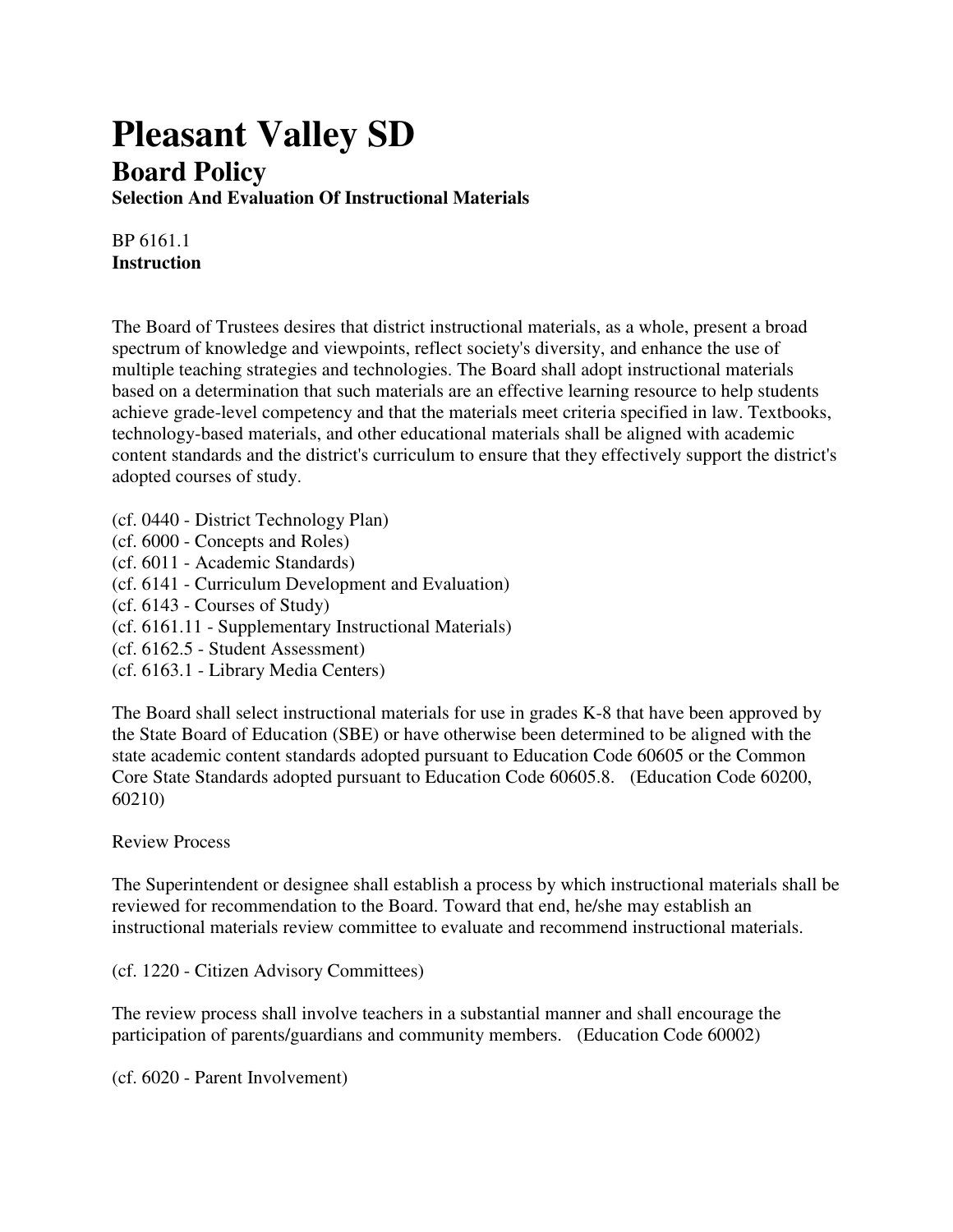In addition, the instructional materials review committee may include administrators, other staff who have subject-matter expertise, and students as appropriate.

If the district chooses to use instructional materials for grades K-8 that have not been adopted by the SBE, the Superintendent or designee shall ensure that a majority of the participants in the district's review process are classroom teachers who are assigned to the subject area or grade level of the materials. (Education Code 60210)

Individuals who participate in the selection or review of instructional materials shall not have a conflict of interest, as defined in administrative regulation, in the materials being reviewed.

(cf. 9270 - Conflict of Interest)

The committee shall review instructional materials using criteria provided in law and administrative regulation, and shall provide the Board with documentation supporting its recommendations.

All recommended instructional materials shall be available for public inspection at the district office.

(cf. 5020 - Parent Rights and Responsibilities)

The district may pilot instructional materials, using a representative sample of classrooms for a specified period of time during a school year, in order to determine how well the materials support the district's curricular goals and academic standards. Feedback from teachers piloting the materials shall be made available to the Board before the materials are adopted.

Public Hearing on Sufficiency of Instructional Materials

The Board shall annually conduct one or more public hearings on the sufficiency of the district's textbooks and other instructional materials. (Education Code 60119)

The hearing shall be held on or before the end of the eighth week from the first day students attend school for that year. (Education Code 60119)

The Board encourages participation by parents/guardians, teachers, interested community members, and bargaining unit leaders at the hearing. Ten days prior to the hearing, the Superintendent or designee shall post a notice in three public places within the district containing the time, place, and purpose of the hearing. The hearing shall not take place during or immediately following school hours. (Education Code 60119)

(cf. 9322 - Agenda/Meeting Materials)

At the hearing(s), the Board shall determine, through a resolution, whether each student in each school, including each English learner, has sufficient textbooks or instructional materials which are aligned to the state content standards adopted pursuant to Education Code 60605 or the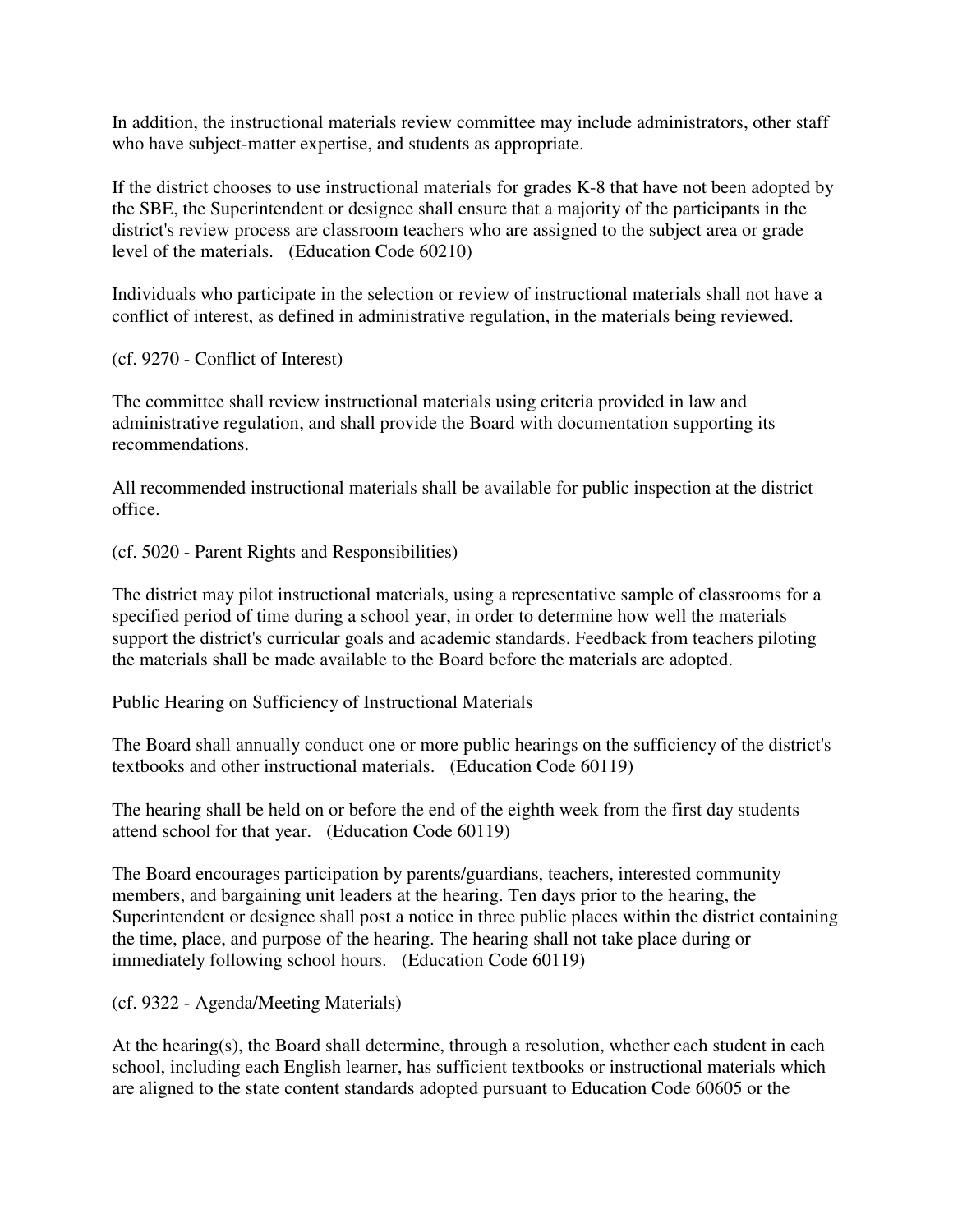Common Core State Standards adopted pursuant to Education Code 60605.8 and which are consistent with the content and cycles of the state's curriculum frameworks. Sufficiency of instructional materials shall be determined in each of the following subjects. (Education Code 60119)

1. Mathematics

(cf. 6142.92 - Mathematics Instruction)

2. Science

(cf. 6142.93 - Science Instruction)

3. History-social science

(cf. 6142.94 - History-Social Science Instruction)

4. English/language arts, including the English language development component of an adopted program

(cf. 6142.91 - English/Language Arts Instruction) (cf. 6174 - Education for English Learners)

In making these determinations, the Board shall consider whether each student has sufficient textbooks and/or instructional materials to use in class and to take home. However, this does not require that each student have two sets of materials. The materials may be in a digital format as long as each student, at a minimum, has and can access the same materials in the class and to take home as all other students in the same class or course in the district and has the ability to use and access them at home. However, the materials shall not be considered sufficient if they are photocopied sheets from only a portion of a textbook or instructional materials copied to address a shortage. (Education Code 60119)

If the Board determines that there are insufficient textbooks or instructional materials, it shall provide information to classroom teachers and to the public setting forth, for each school in which an insufficiency exists, the percentage of students who lack sufficient standards-aligned textbooks or instructional materials in each subject area and the reasons that each student does not have sufficient textbooks or instructional materials. The Board shall take any action, except an action that would require reimbursement by the Commission of State Mandates, to ensure that each student has sufficient materials within two months of the beginning of the school year in which the determination is made. (Education Code 60119)

The degree to which every student has sufficient access to standards-aligned instructional materials shall be included in the district's local control and accountability plan. (Education Code 52060)

(cf. 0460 - Local Control and Accountability Plan)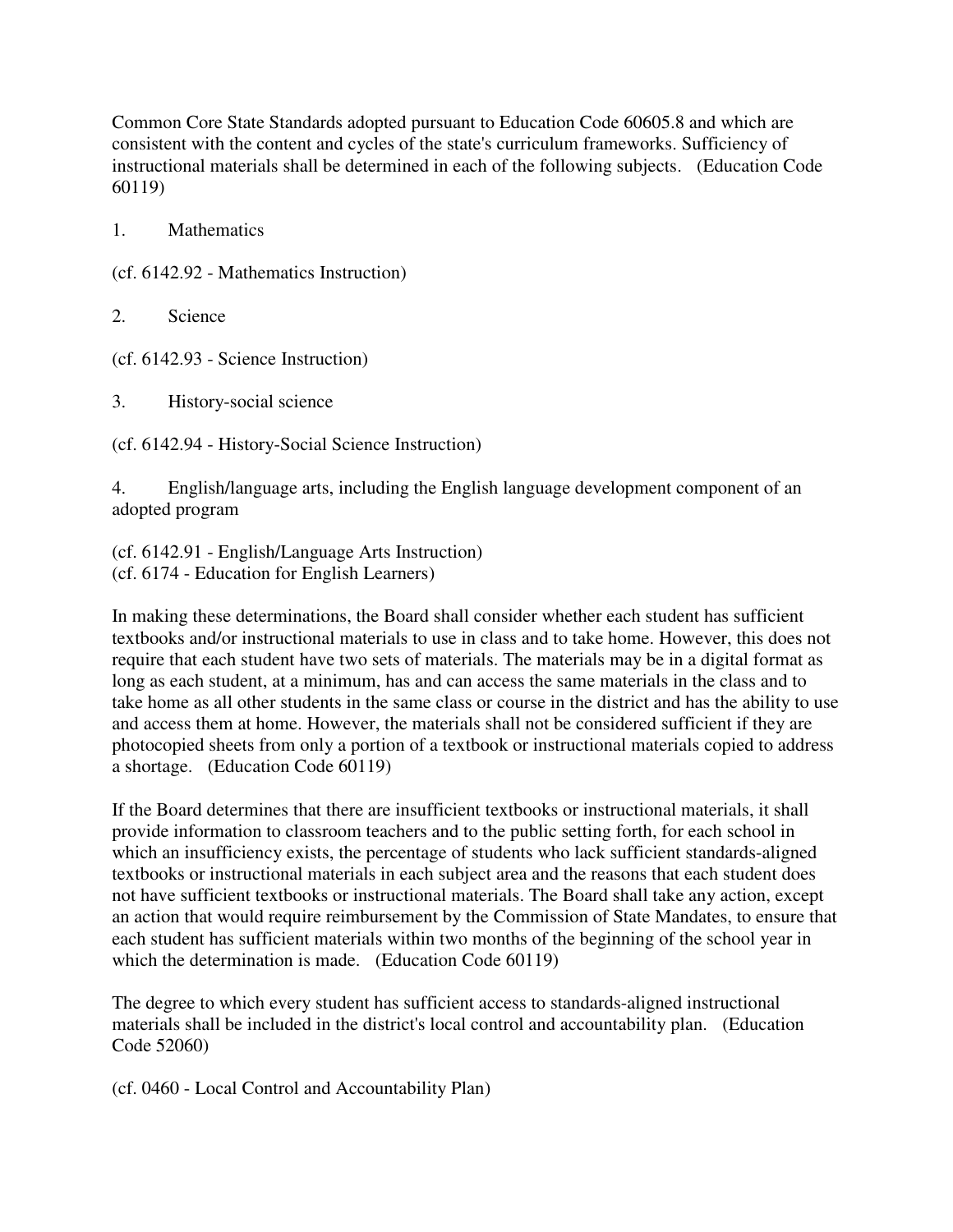## Complaints

Complaints concerning instructional materials shall be handled in accordance with law, Board policy, and administrative regulation.

- (cf. 1312.2 Complaints Concerning Instructional Materials)
- (cf. 1312.4 Williams Uniform Complaint Procedures)

Legal Reference:

EDUCATION CODE

220 Prohibition against discrimination

1240 County superintendent, general duties

33050-33053 General waiver authority

33126 School accountability report card

35272 Education and athletic materials

44805 Enforcement of course of studies; use of textbooks, rules and regulations

49415 Maximum textbook weight

51501 Nondiscriminatory subject matter

52060-52077 Local control and accountability plan

60000-60005 Instructional materials, legislative intent

60010 Definitions

60040- 60052 Instructional requirements and materials

60060-60063.5 Requirements for publishers and manufacturers

60070-60076 Prohibited acts (re instructional materials)

60110-60115 Instructional materials on alcohol and drug education

60119 Public hearing on sufficiency of materials

60200- 60210 Elementary school materials

60226 Requirements for publishers and manufacturers

60350-60352 Core reading program instructional materials

60510-60511 Donation of sale of obsolete instructional materials

60605 State content standards

60605.8 Common Core State Standards

60605.86-60605.88 Supplemental instructional materials aligned with Common Core State Standards

CODE OF REGULATIONS, TITLE 5

9505-9535 Instructional materials

Management Resources:

CALIFORNIA DEPARTMENT OF EDUCATION PUBLICATIONS

Instructional Materials FAQ

01-05 Guidelines for Piloting Textbooks and Instructional Materials, rev. January 2015 Standards for Evaluating Instructional Materials for Social Content, 2013 WEB SITES